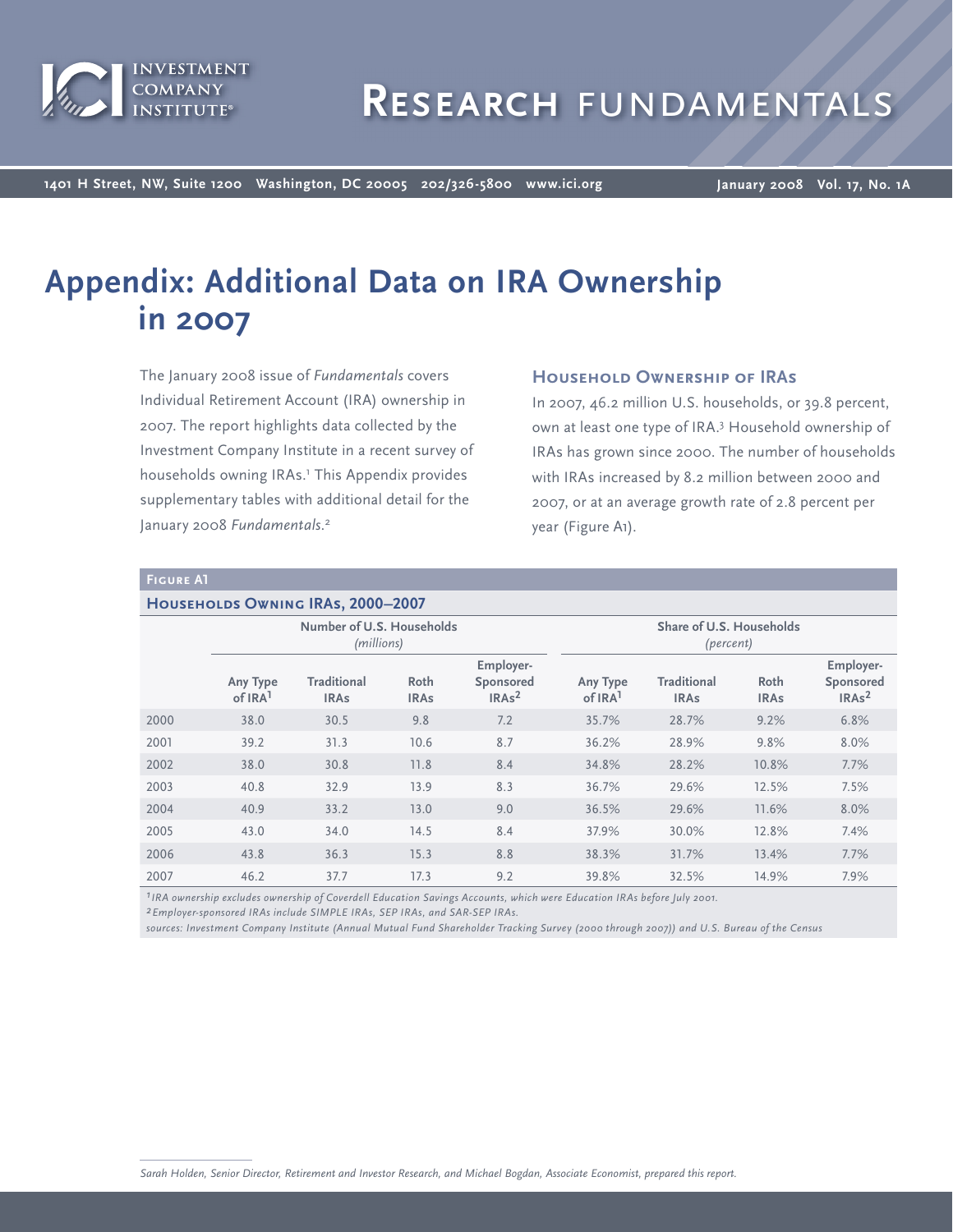# *Revision to Incidence of IRA Ownership*

The number and percentage of households owning IRAs in 2007 are based on ICI's Mutual Fund Shareholder Tracking Survey conducted in May 2007 of 3,977 randomly selected, representative U.S. households (the standard error for the total sample is  $± 1.6$  percentage points at the 95 percent confidence level). The incidence estimates presented here for 2007 and previous years are calculated using a revised estimation procedure. As is usual in the course of household survey work, researchers periodically

re-examine the estimation procedures used to ensure that results published are representative of the millions of households in the United States. ICI engaged in such a process this past year and the IRA incidence figures here reflect a new weighting procedure.<sup>4</sup> The new weights, which match the census region, age distribution, income distribution, and educational attainment of the U.S. population, slightly reduced the incidence of ownership of IRAs and therefore the number of households owning IRAs (Figure A2).

#### **Figure A2**

## **Comparison of Incidence of Households Owning IRAs by Old and New Weighting Calculations, 2000–2007**

|      | Number of U.S. Households<br>(millions) |            |                                   |            |                     |            |                                                            |            |
|------|-----------------------------------------|------------|-----------------------------------|------------|---------------------|------------|------------------------------------------------------------|------------|
|      | Any Type<br>of IRA <sup>1</sup>         |            | <b>Traditional</b><br><b>IRAs</b> |            | Roth<br><b>IRAs</b> |            | <b>Employer-Sponsored</b><br>IRA <sub>s</sub> <sup>2</sup> |            |
|      | Old Weight                              | New Weight | Old Weight                        | New Weight | Old Weight          | New Weight | Old Weight                                                 | New Weight |
| 2000 | 42.3                                    | 38.0       | 34.2                              | 30.5       | 10.7                | 9.8        | 7.7                                                        | 7.2        |
| 2001 | 43.0                                    | 39.2       | 35.1                              | 31.3       | 12.2                | 10.6       | 8.3                                                        | 8.7        |
| 2002 | 43.2                                    | 38.0       | 35.7                              | 30.8       | 13.2                | 11.8       | 8.5                                                        | 8.4        |
| 2003 | 46.1                                    | 40.8       | 37.1                              | 32.9       | 16.2                | 13.9       | 8.3                                                        | 8.3        |
| 2004 | 45.2                                    | 40.9       | 36.7                              | 33.2       | 14.3                | 13.0       | 9.6                                                        | 9.0        |
| 2005 | 46.9                                    | 43.0       | 37.6                              | 34.0       | 16.1                | 14.5       | 8.8                                                        | 8.4        |
| 2006 | 48.6                                    | 43.8       | 39.8                              | 36.3       | 17.7                | 15.3       | 8.9                                                        | 8.8        |
| 2007 | 49.4                                    | 46.2       | 40.3                              | 37.7       | 19.3                | 17.3       | 9.5                                                        | 9.2        |

#### **Share of U.S. Households** *(percent)*

|      | Any Type<br>of IRA <sup>1</sup> |            | <b>Traditional</b><br><b>IRAs</b> |            | Roth<br><b>IRAs</b> |            | <b>Employer-Sponsored</b><br>IRAs <sup>2</sup> |            |
|------|---------------------------------|------------|-----------------------------------|------------|---------------------|------------|------------------------------------------------|------------|
|      | Old Weight                      | New Weight | Old Weight                        | New Weight | Old Weight          | New Weight | Old Weight                                     | New Weight |
| 2000 | 39.7%                           | 35.7%      | 32.1%                             | 28.7%      | 10.1%               | 9.2%       | 7.2%                                           | 6.8%       |
| 2001 | 39.7%                           | 36.2%      | 32.4%                             | 28.9%      | 11.3%               | 9.8%       | 7.7%                                           | 8.0%       |
| 2002 | 39.5%                           | 34.8%      | 32.7%                             | 28.2%      | 12.1%               | 10.8%      | 7.8%                                           | 7.7%       |
| 2003 | 41.4%                           | 36.7%      | 33.3%                             | 29.6%      | 14.6%               | 12.5%      | 7.5%                                           | 7.5%       |
| 2004 | 40.4%                           | 36.5%      | 32.8%                             | 29.6%      | 12.8%               | 11.6%      | 8.6%                                           | 8.0%       |
| 2005 | 41.4%                           | 37.9%      | 33.2%                             | 30.0%      | 14.2%               | 12.8%      | 7.8%                                           | 7.4%       |
| 2006 | 42.5%                           | 38.3%      | 34.8%                             | 31.7%      | 15.5%               | 13.4%      | 7.8%                                           | 7.7%       |
| 2007 | 42.6%                           | 39.8%      | 34.7%                             | 32.5%      | 16.6%               | 14.9%      | 8.2%                                           | 7.9%       |

*1IRA ownership excludes ownership of Coverdell Education Savings Accounts, which were Education IRAs before July 2001.*

*2Employer-sponsored IRAs include SIMPLE IRAs, SEP IRAs, and SAR-SEP IRAs.*

*sources: Investment Company Institute (Annual Mutual Fund Shareholder Tracking Survey (2000 through 2007)) and U.S.Bureau of the Census*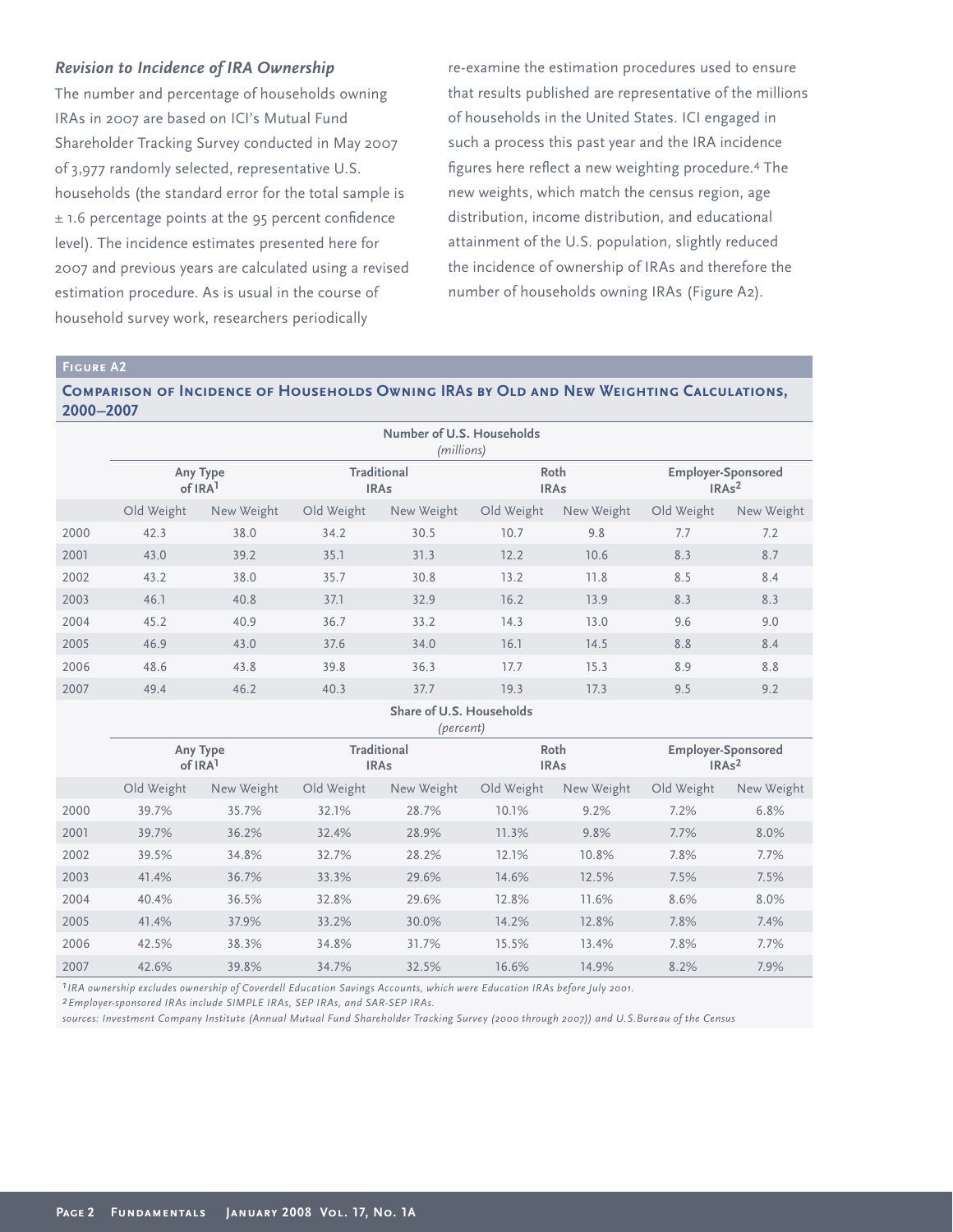## *Growth in Number of IRA-Owning Households*

U.S. households most frequently own traditional IRAs-the first type of IRA that Congress created (Figure A1). Roth IRAs are the second-most frequently held type of IRA, followed by employer-sponsored IRAs, which include SIMPLE IRAs, SEP IRAs, and SAR-SEP IRAs. Household ownership of Roth IRAs has grown the fastest, with the number of households owning Roth IRAs increasing 8.5 percent on average each year between 2000 and 2007. The number of households owning traditional IRAs rose 3.1 percent on average each year, while the number of households with

employer-sponsored IRAs grew at a 3.6 percent annual rate during this period.

Households headed by older individuals are more likely to own traditional IRAs. Forty-six percent of households headed by individuals age 55 to 64 years old own traditional IRAs (Figure A3). Only 17 percent of households headed by individuals younger than age 35 have traditional IRAs. Thirty-eight percent of households headed by individuals age 65 or older have traditional IRAs, while Roth IRAs are rarely held by such older households. Nearly one-fifth of households age 35 to 64 have Roth IRAs.

**Figure A3**





*1Age is based on the individual heading the household.* 

*2Employer-sponsored IRAs include SIMPLE IRAs, SEP IRAs, and SAR-SEP IRAs.* 

*note: Number of respondents varies.* 

*source: Investment Company Institute (Annual Mutual Fund Shareholder Tracking Survey) and U.S. Bureau of the Census*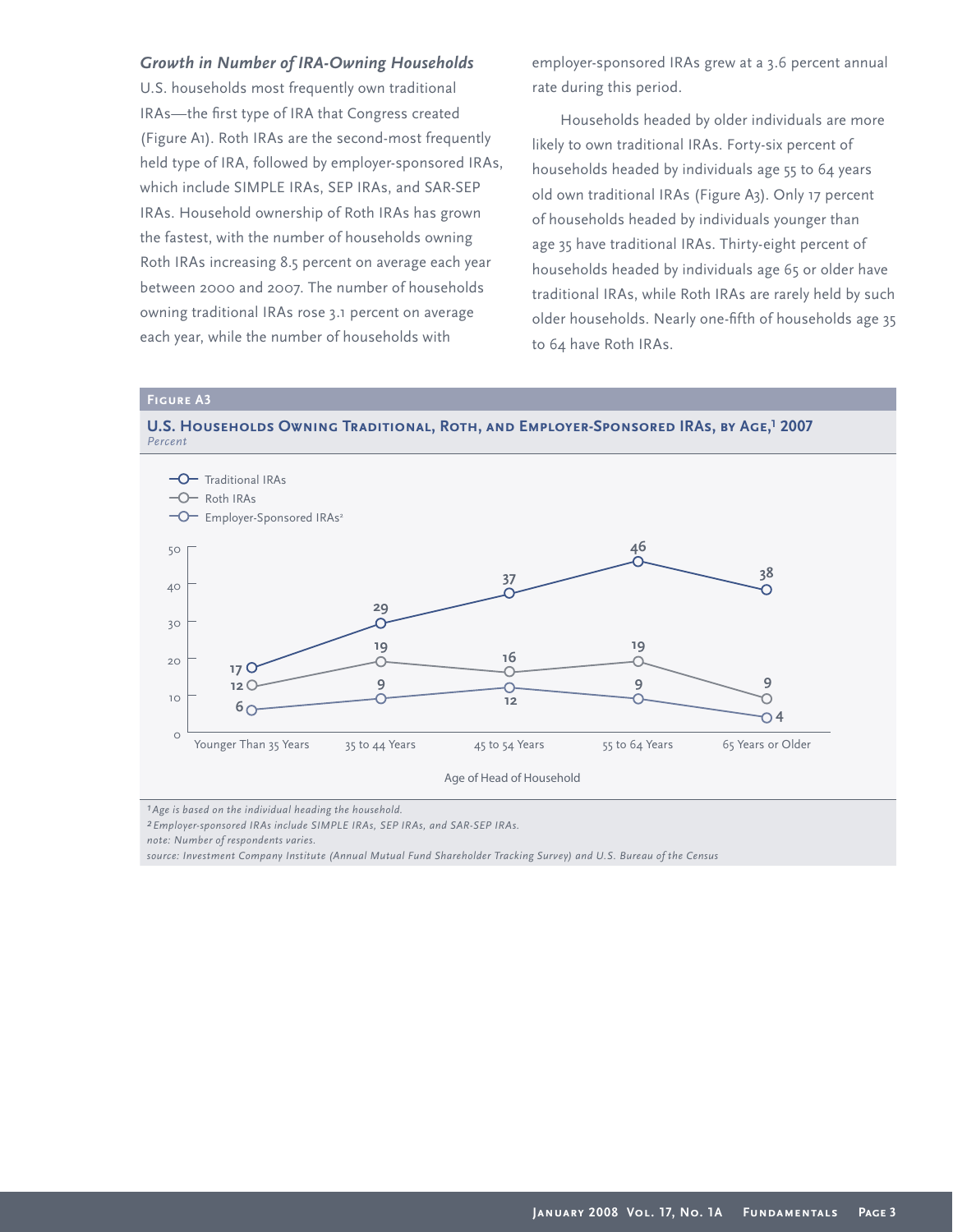# **Households with IRAs Have More Savings Than Other Households**

Both IRAs and employer-sponsored retirement plans provide workers the opportunity to set aside assets for retirement on a tax-advantaged basis. Households with these formal retirement savings arrangements generally have accumulated greater household financial assets compared with households without these arrangements (Figure A4).

# **IRA ACCOUNT BALANCES AND INVESTMENTS**

Among households with traditional or Roth IRAs, median household financial assets in all types of IRAs are \$50,000 in 2007 (Figure A5). Household financial assets in traditional IRAs tend to be greater than assets in Roth IRAs.<sup>5</sup> Traditional IRAs have been in existence for a greater number of years than the other types of IRAs and many households' traditional IRAs contain employer-sponsored retirement plan rollovers. Roth



*1Formal retirement savings include IRAs or employer-sponsored retirement plans, or both. source: Investment Company Institute* 

## **Figure A5**

## **Household Financial Assets in IRAs, by Type of IRA, 2007**

| Percent                |                                                           |                                   |                     |  |
|------------------------|-----------------------------------------------------------|-----------------------------------|---------------------|--|
|                        |                                                           | <b>Type of IRA Owned</b>          |                     |  |
|                        | <b>Total Household</b><br><b>Financial Assets in IRAs</b> | <b>Traditional</b><br><b>IRAs</b> | Roth<br><b>IRAs</b> |  |
| Assets in Type of IRA  |                                                           |                                   |                     |  |
| Less Than \$10,000     | 17                                                        | 17                                | 38                  |  |
| \$10,000 to \$24,999   | 16                                                        | 18                                | 27                  |  |
| \$25,000 to \$49,999   | 16                                                        | 18                                | 16                  |  |
| \$50,000 to \$99,999   | 16                                                        | 15                                | 11                  |  |
| \$100,000 to \$249,999 | 18                                                        | 16                                | 5                   |  |
| \$250,000 or More      | 17                                                        | 16                                | $\overline{3}$      |  |
|                        |                                                           |                                   |                     |  |
| Mean                   | \$134,600                                                 | \$124,600                         | \$41,400            |  |
| Median                 | \$50,000                                                  | \$42,500                          | \$14,500            |  |

*note: Number of respondents varies. Total IRA assets are reported by households owning traditional and/or Roth IRAs in 2007. Households owning only employer-sponsored IRAs are not included. source: Investment Company Institute*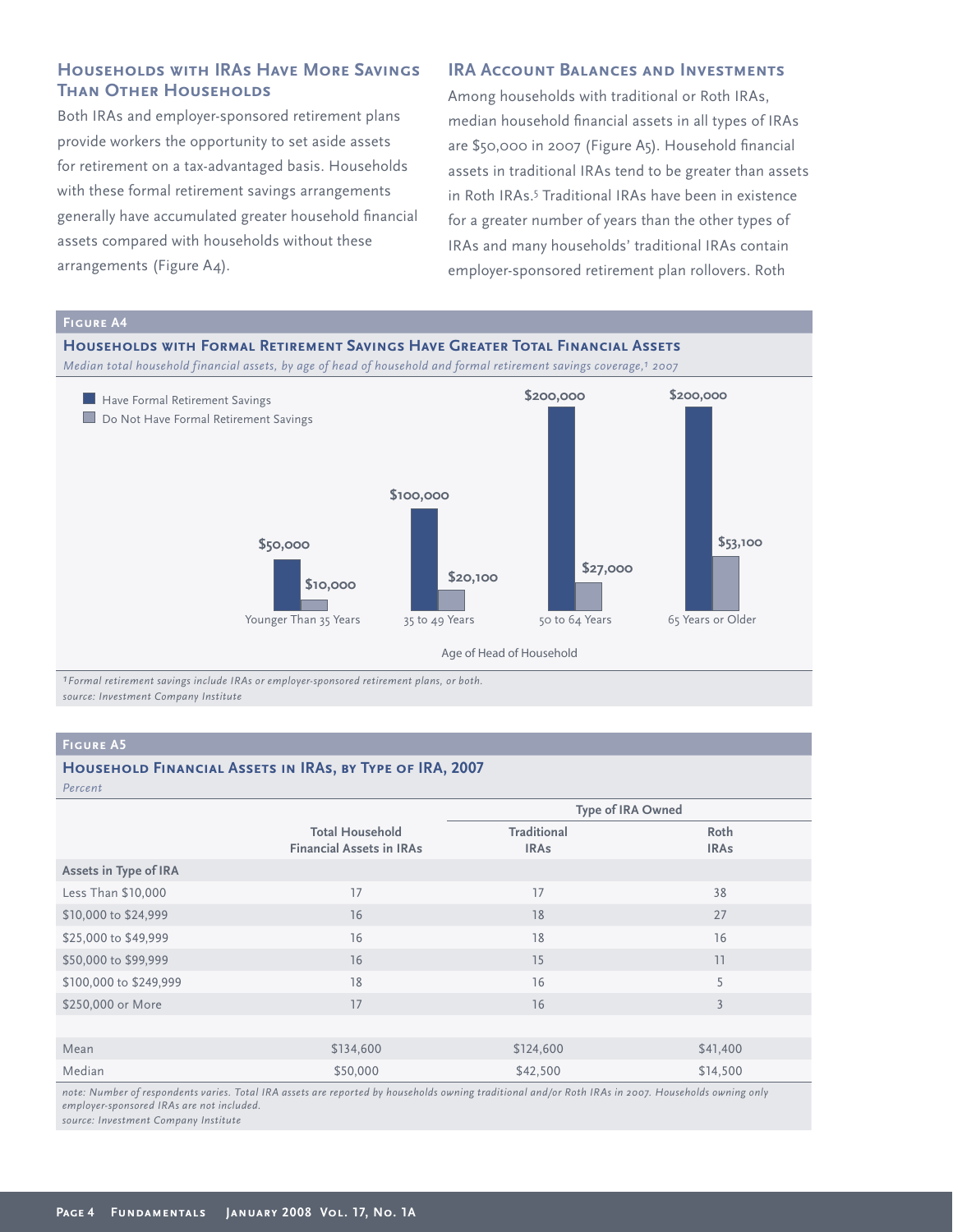IRAs have been available since 1998 and have only had very limited opportunity to receive rollovers from employer-sponsored retirement plans.<sup>6</sup> The median amount in Roth IRAs is \$14,500 in 2007, compared with median traditional IRA holdings of \$42,500.

IRAs help individuals and families accumulate savings over time. This is particularly evident when traditional IRA holdings are grouped according to the length of time households have owned traditional IRAs. For example, households owning traditional IRAs for less than five years have median traditional IRA holdings of \$7,500, while households owning traditional IRAs for 20 years or more have median traditional IRA holdings of \$87,500 (Figure A6). Mean traditional IRA holdings, while higher than the median values, exhibit a similar pattern.



## **January 2008 Vol. 17, No. 1A Fundamentals Page 5**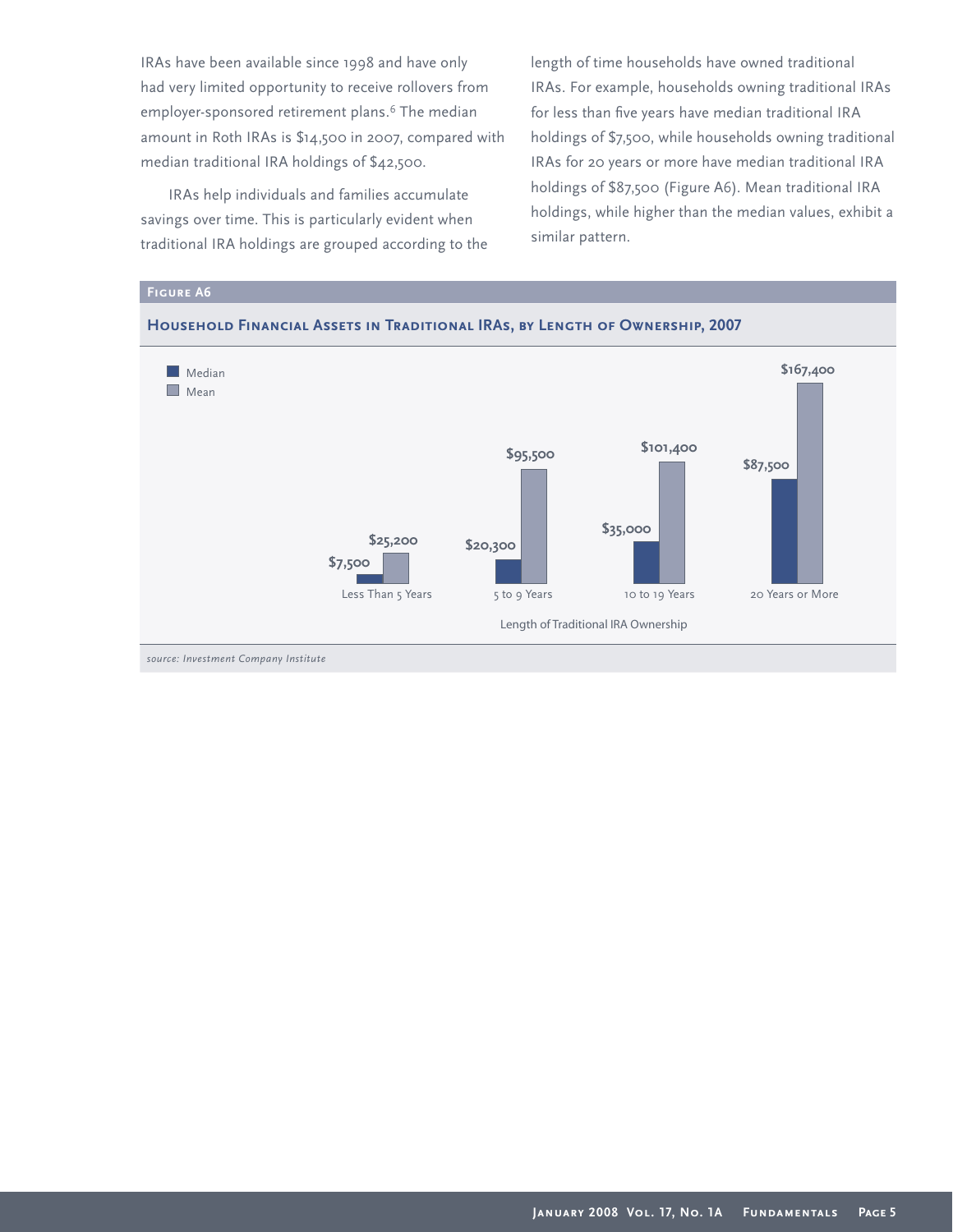Mutual funds are the most common IRA investment (Figure A7).<sup>7</sup> In 2007, almost three-quarters of traditional or Roth IRA-owning households have IRA assets invested in mutual funds, usually stock mutual funds. Two-fifths hold individual stocks in their traditional or Roth IRAs. One-third of households

owning traditional or Roth IRAs hold annuities and about three out of 10 hold bank deposits in their IRAs. On average, households with traditional IRAs hold three types of investments in their traditional IRAs, while Roth IRA-owning households, on average, hold two types of investments.

## **Figure A7**

## **Types of Investments Held in IRAs, 2007**

| Percent of households with type of IRA indicated <sup>1</sup>                       |                                        |                                   |                     |
|-------------------------------------------------------------------------------------|----------------------------------------|-----------------------------------|---------------------|
|                                                                                     |                                        | Type of IRA Owned                 |                     |
| <b>IRA</b> Investments                                                              | <b>Traditional</b><br>and/or Roth IRAs | <b>Traditional</b><br><b>IRAs</b> | Roth<br><b>IRAs</b> |
| Mutual Funds (total)                                                                | 73                                     | 70                                | 70                  |
| Stock Mutual Funds                                                                  | 60                                     | 56                                | 59                  |
| <b>Bond Mutual Funds</b>                                                            | 30                                     | 29                                | 19                  |
| Hybrid Mutual Funds                                                                 | 29                                     | 27                                | 23                  |
| Money Market Mutual Funds                                                           | 29                                     | 29                                | 21                  |
| <b>Individual Stocks</b>                                                            | 40                                     | 39                                | 31                  |
| Annuities (total)                                                                   | 33                                     | 32                                | 23                  |
| <b>Fixed Annuities</b>                                                              | 20                                     | 19                                | 14                  |
| Variable Annuities                                                                  | 22                                     | 21                                | 15                  |
| Bank Savings Accounts, Money Market Deposit Accounts, or<br>Certificates of Deposit | 29                                     | 31                                | 11                  |
| Individual Bonds (not including U.S. Savings Bonds)                                 | 11                                     | 11                                | 5                   |
| U.S. Savings Bonds                                                                  | 11                                     | 11                                | $\overline{4}$      |
| Other                                                                               | $\overline{3}$                         | $\overline{2}$                    | $\overline{4}$      |
|                                                                                     |                                        |                                   |                     |
| Mean Number of Investment Types Held in IRA                                         | $\overline{3}$                         | 3                                 | $\overline{2}$      |
| <sup>1</sup> Multiple responses included.<br>$\cdots$ $\cdots$ $\cdots$             |                                        |                                   |                     |

*note: Number of respondents varies. source: Investment Company Institute*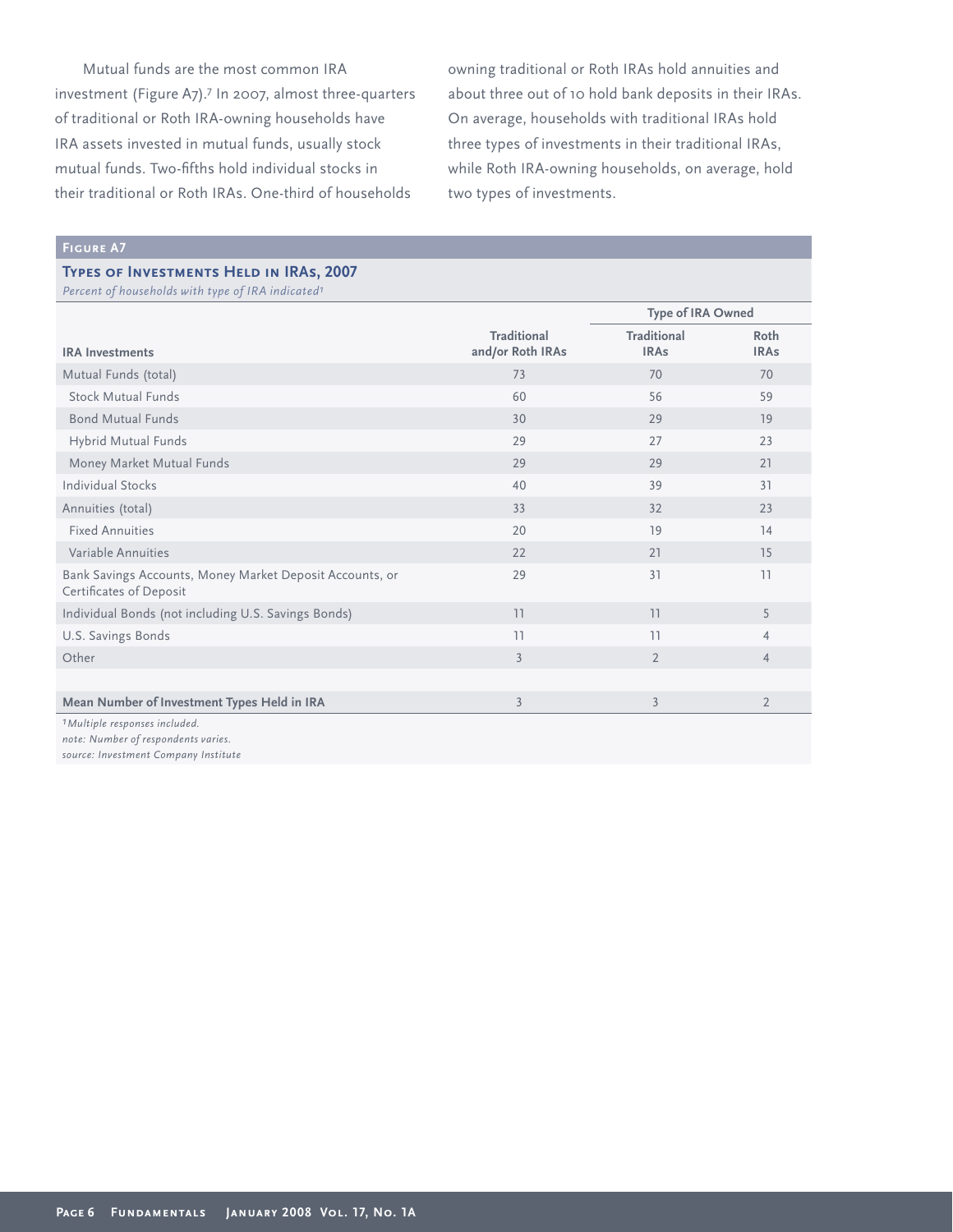# **Contributions to Traditional and Roth IRAs**

Twenty-eight percent of traditional IRA households—an estimated 10.6 million—contributed to their traditional IRAs in tax-year 2006, with a median contribution of \$2,900 per household (Figure A8). Those who contributed to their traditional IRAs typically are

younger and have higher household incomes but lower household financial assets than non-contributors. Forty-five percent of households owning Roth IRAs-an estimated 7.8 million—contributed to these IRAs in tax-year 2006, with a median contribution to their Roth IRAs of \$4,000 per household.

#### **Figure A8**

## **Characteristics of Households Owning Traditional or Roth IRAs, by Contribution Status in Tax-Year 2006**

|                                                                          | <b>Traditional IRA Households</b>                                               |                                                                                           | <b>Roth IRA Households</b>                                     |                                                              |
|--------------------------------------------------------------------------|---------------------------------------------------------------------------------|-------------------------------------------------------------------------------------------|----------------------------------------------------------------|--------------------------------------------------------------|
|                                                                          | Contributed<br>to Traditional<br><b>IRA</b><br>in Tax-Year<br>2006 <sup>1</sup> | Did Not<br>Contribute<br>to Traditional<br><b>IRA</b><br>in Tax-Year<br>2006 <sup>2</sup> | Contributed<br>to Roth IRA<br>in Tax-Year<br>2006 <sup>3</sup> | Did Not<br>Contribute<br>to Roth IRA<br>in Tax-Year<br>20064 |
| Median Per Household                                                     |                                                                                 |                                                                                           |                                                                |                                                              |
| Age of Household Sole or Co-Decisionmaker for Investing                  | 52 years                                                                        | 59 years                                                                                  | 50 years                                                       | 51 years                                                     |
| Household Income                                                         | \$85,100                                                                        | \$70,000                                                                                  | \$88,400                                                       | \$84,900                                                     |
| Household Financial Assets <sup>5</sup>                                  | \$250,000                                                                       | \$300,000                                                                                 | \$288,700                                                      | \$300,000                                                    |
| Household Financial Assets in All Types of IRAs                          | \$50,000                                                                        | \$60,000                                                                                  | \$51,300                                                       | \$51,200                                                     |
| Amount Contributed Per Household to Each Type of IRA in<br>Tax-Year 2006 | \$2,900                                                                         | N/A                                                                                       | \$4,000                                                        | N/A                                                          |
|                                                                          |                                                                                 |                                                                                           |                                                                |                                                              |
| <b>Percent of Households</b>                                             |                                                                                 |                                                                                           |                                                                |                                                              |
| Household Sole or Co-Decisionmaker for Investing:                        |                                                                                 |                                                                                           |                                                                |                                                              |
| Married                                                                  | 60                                                                              | 61                                                                                        | 68                                                             | 75                                                           |
| College or Postgraduate Degree                                           | 59                                                                              | 56                                                                                        | 67                                                             | 65                                                           |
| Employed Full- or Part-Time                                              | 83                                                                              | 61                                                                                        | 91                                                             | 75                                                           |
|                                                                          |                                                                                 |                                                                                           |                                                                |                                                              |
| Household Has Defined Contribution Retirement Plan Account               | 79                                                                              | 65                                                                                        | 80                                                             | 80                                                           |

*N/A = not applicable*

*1Twenty-eight percent of households owning traditional IRAs contributed to them in tax-year 2006.*

*2 Includes all households owning traditional IRAs that did not contribute to them in tax-year 2006. Some of these households may have been ineligible to make deductible contributions.* 

*3Forty-five percent of households owning Roth IRAs contributed to them in tax-year 2006.*

*4 Includes all households owning Roth IRAs that did not contribute to them in tax-year 2006. Some of these households may have been ineligible to contribute to Roth IRAs in tax-year 2006.* 

*5Household financial assets include assets in employer-sponsored retirement plans but exclude primary residence.*

*note: Number of respondents varies.*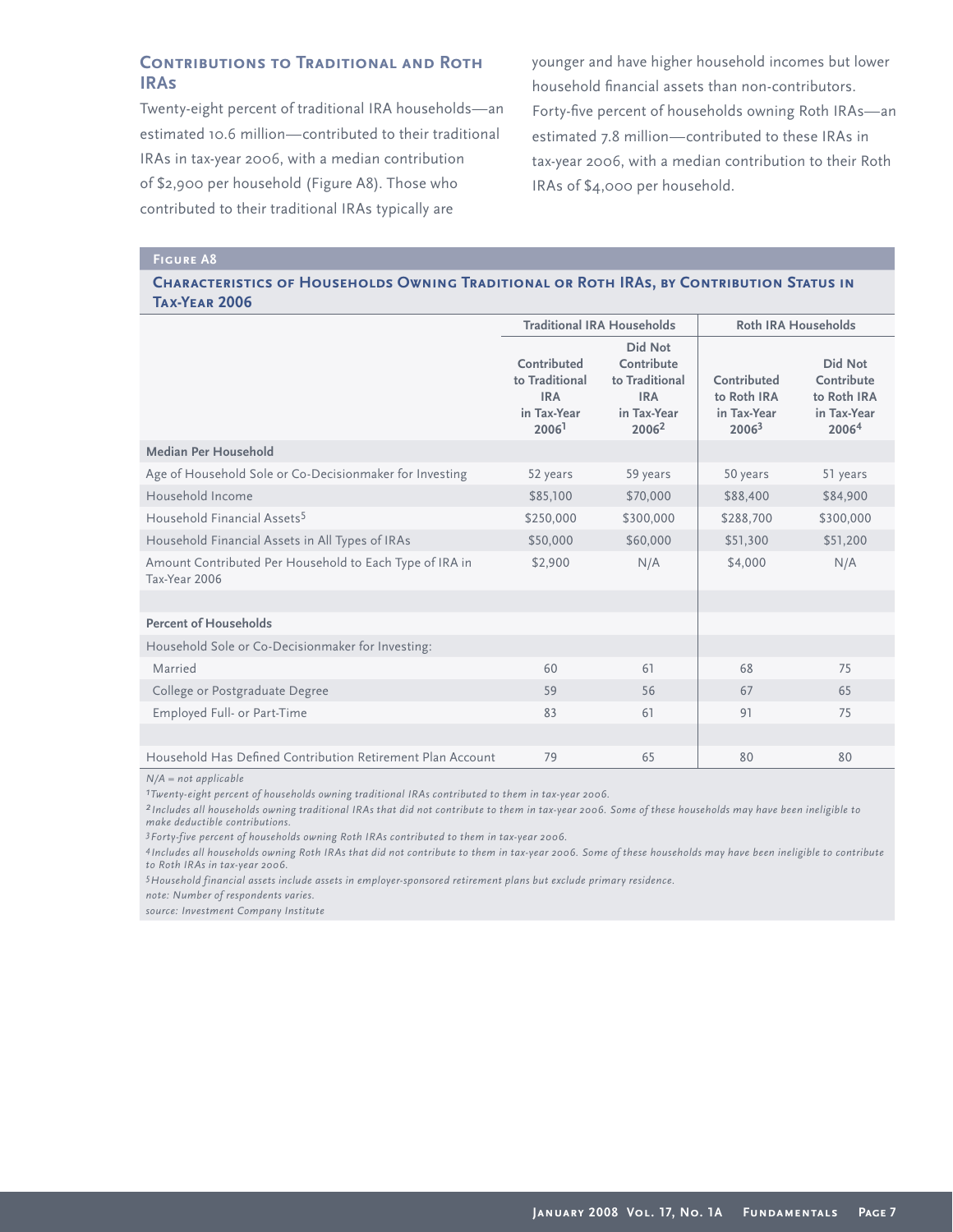Very few U.S. households with individuals age 50 or older made catch-up contributions to Roth or traditional IRAs in tax-year 2006. Fifty-six percent of U.S. households with individuals age 50 or older do not own traditional or Roth IRAs in 2007, but 28 percent

own such IRAs and did not contribute in tax-year 2006.<sup>8</sup> The remaining 16 percent of these households made contributions. Among households contributing to traditional or Roth IRAs in tax-year 2006, about onethird made catch-up contributions (Figure A9).

## **Figure A9**

| <b>CATCH-UP CONTRIBUTIONS AMONG IRA OWNERS</b>                                                                                                              |                         |                  |                  |                  |  |  |
|-------------------------------------------------------------------------------------------------------------------------------------------------------------|-------------------------|------------------|------------------|------------------|--|--|
|                                                                                                                                                             | <b>Tax-Year</b><br>2002 | Tax-Year<br>2003 | Tax-Year<br>2004 | Tax-Year<br>2006 |  |  |
| Catch-Up Contributions to Traditional IRAs <sup>1</sup><br>(percent of households owning traditional IRAs that<br>qualified to make catch-up contributions) |                         |                  |                  |                  |  |  |
| Made a Catch-Up Contribution                                                                                                                                | 12                      | 13               | 16               | 11               |  |  |
| Contributed, But Did Not Make a Catch-Up Contribution                                                                                                       | 14                      | 21               | 18               | 24               |  |  |
| Did Not Contribute <sup>2</sup>                                                                                                                             | 74                      | 66               | 66               | 65               |  |  |
|                                                                                                                                                             |                         |                  |                  |                  |  |  |
| Catch-Up Contributions to Roth IRAs <sup>3</sup><br>(percent of households owning Roth IRAs that<br>qualified to make catch-up contributions)               |                         |                  |                  |                  |  |  |
| Made a Catch-Up Contribution                                                                                                                                | 16                      | 25               | 32               | 20               |  |  |
| Contributed, But Did Not Make a Catch-Up Contribution                                                                                                       | 14                      | 22               | 23               | 26               |  |  |
| Did Not Contribute                                                                                                                                          | 70                      | 53               | 45               | 54               |  |  |

*1Households that may make catch-up contributions to traditional IRAs are those in which a household member is at least age 50 but younger than 70½ years. 2This group may include households ineligible to make deductible contributions to traditional IRAs.* 

*3Households that may make catch-up contributions to Roth IRAs are those with incomes within the limits to contribute to a Roth IRA and in which a household member is age 50 or older.* 

*note: Number of respondents varies.* 

| <b>FIGURE A10</b>                                                                                                            |    |
|------------------------------------------------------------------------------------------------------------------------------|----|
| <b>ROLLOVERS ARE OFTEN A SOURCE OF ASSETS FOR TRADITIONAL IRAS</b>                                                           |    |
| Households with Traditional IRAs That Include Rollovers<br>(percent of households owning traditional IRAs, 2007)             |    |
| Traditional IRA Includes Rollover                                                                                            | 59 |
| Traditional IRA Does Not Include Rollover                                                                                    | 41 |
|                                                                                                                              |    |
| <b>Traditional IRA Rollover Activity</b><br>(percent of households owning traditional IRAs that include rollovers, 2007)     |    |
| Traditional IRA Rollover(s) Due to: <sup>1</sup>                                                                             |    |
| Job Change, Lay Off, or Termination                                                                                          | 68 |
| Retirement                                                                                                                   | 29 |
| Other                                                                                                                        | 12 |
| Amount of Most Recent Traditional IRA Rollover:                                                                              |    |
| All Assets in Employer-Sponsored Retirement Plan Were Rolled Over                                                            | 86 |
| Some Assets in Employer-Sponsored Retirement Plan Were Rolled Over                                                           | 14 |
| Contributions to Traditional IRA Other Than Rollover:                                                                        |    |
| Have Made Contribution Other Than Rollover                                                                                   | 61 |
| Have Never Made Contribution in Addition to Rollover                                                                         | 39 |
| <sup>1</sup> Multiple responses are included.<br>note: Number of respondents varies.<br>source: Investment Company Institute |    |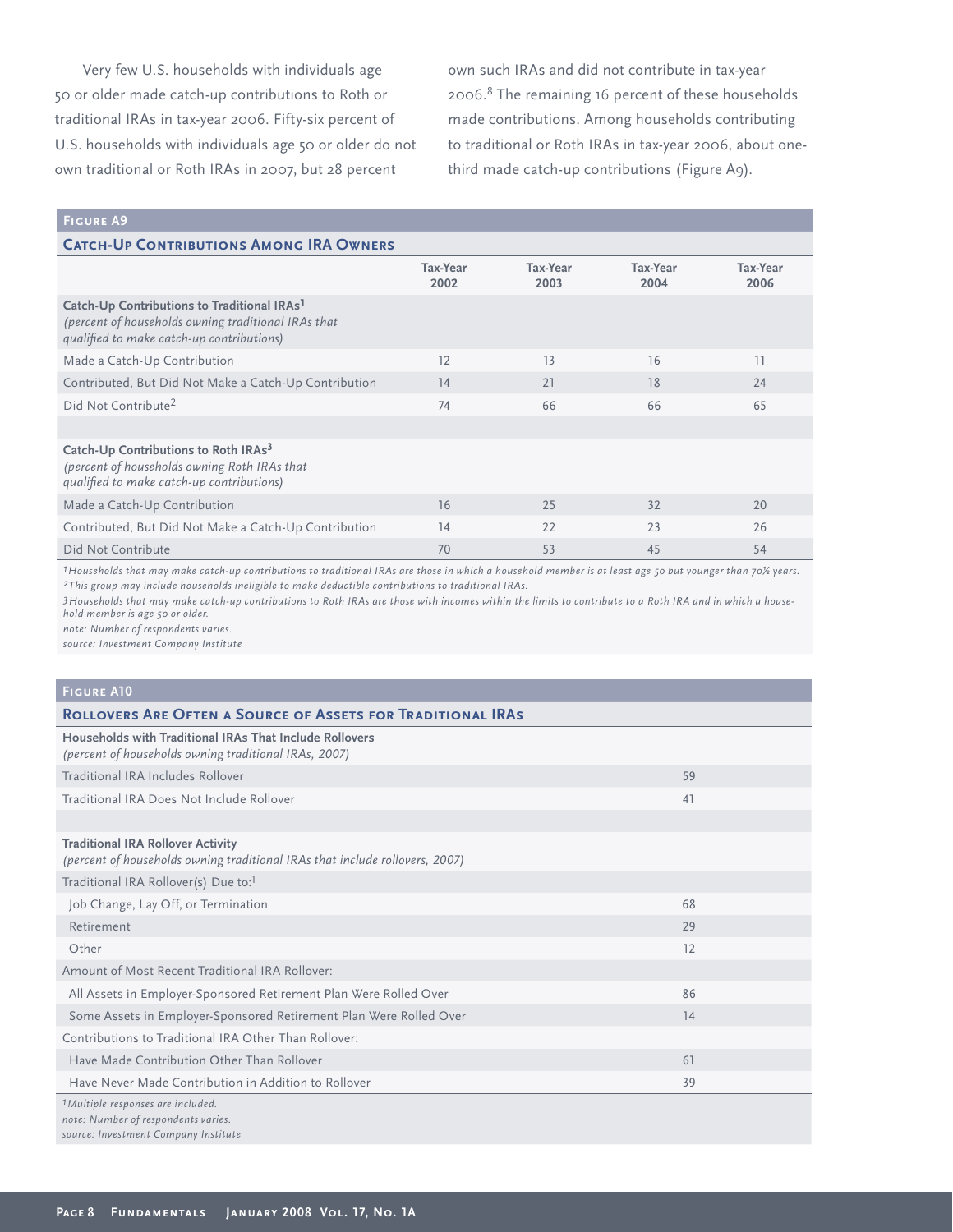## **ROLLOVERS TO TRADITIONAL IRAS**

Rollovers from employer-sponsored retirement plan accounts are an important source of funding for traditional IRAs.<sup>9</sup> Fifty-nine percent of households owning traditional IRAs—an estimated 22.2 million have traditional IRAs that include assets "rolled over" from employer-sponsored retirement plans (Figure A10). Among households whose traditional IRAs include rollovers, 61 percent have made contributions to their traditional IRAs in addition to their rollovers.

Among households with traditional IRAs funded with rollover assets, two-thirds conducted rollovers because of job change and 29 percent conducted rollovers at retirement. Most households (86 percent) rolling over retirement plan assets indicated they rolled over the entire account balance. Households with traditional IRAs that include rollover assets typically have greater IRA assets, including traditional IRA assets, than households whose traditional IRAs do not include rollovers (Figure A11).

## **Figure A11**

## **Characteristics of Households Owning Traditional IRAs with and Without Rollovers from Employer-Sponsored Retirement Plans, 2007**

|                                                         | <b>Traditional IRA Includes Rollover</b><br>from Employer-Sponsored<br>Retirement Plan <sup>1</sup> | <b>Traditional IRA Does Not Include</b><br><b>Rollover from</b><br>Employer-Sponsored<br>Retirement Plan <sup>2</sup> |
|---------------------------------------------------------|-----------------------------------------------------------------------------------------------------|-----------------------------------------------------------------------------------------------------------------------|
| Median Per Household                                    |                                                                                                     |                                                                                                                       |
| Age of Household Sole or Co-Decisionmaker for Investing | 54 years                                                                                            | 57 years                                                                                                              |
| Household Income                                        | \$83,200                                                                                            | \$68,400                                                                                                              |
| Household Financial Assets <sup>3</sup>                 | \$287,000                                                                                           | \$300,000                                                                                                             |
| Household Financial Assets in All Types of IRAs         | \$66,400                                                                                            | \$44,000                                                                                                              |
| Amount in Traditional IRAs                              | \$61,000                                                                                            | \$30,000                                                                                                              |
| Number of Traditional IRAs Owned                        | $\overline{2}$                                                                                      | $\mathbb{L}$                                                                                                          |
|                                                         |                                                                                                     |                                                                                                                       |
| <b>Percent of Households</b>                            |                                                                                                     |                                                                                                                       |
| Household Sole or Co-Decisionmaker for Investing:       |                                                                                                     |                                                                                                                       |
| Married                                                 | 66                                                                                                  | 56                                                                                                                    |
| Widowed                                                 | 8                                                                                                   | 12                                                                                                                    |
| College or Postgraduate Degree                          | 58                                                                                                  | 57                                                                                                                    |
| Employed Full- or Part-Time                             | 68                                                                                                  | 66                                                                                                                    |
| Retired from Lifetime Occupation                        | 32                                                                                                  | 35                                                                                                                    |
|                                                         |                                                                                                     |                                                                                                                       |
| Where Traditional IRAs Are Held: <sup>4</sup>           |                                                                                                     |                                                                                                                       |
| Professional Financial Adviser (total)                  | 80                                                                                                  | 76                                                                                                                    |
| Full-Service Brokerage                                  | 39                                                                                                  | 28                                                                                                                    |
| Independent Financial Planning Firm                     | 26                                                                                                  | 27                                                                                                                    |
| Bank or Savings Institution                             | 26                                                                                                  | 29                                                                                                                    |
| Insurance Company                                       | 13                                                                                                  | 9                                                                                                                     |
| Direct Market (total)                                   | 37                                                                                                  | 33                                                                                                                    |
| Mutual Fund Company                                     | 32                                                                                                  | 29                                                                                                                    |
| Discount Brokerage (total)                              | 10 <sup>°</sup>                                                                                     | $\overline{7}$                                                                                                        |
| Discount Brokerage with Walk-In Offices                 | $\overline{9}$                                                                                      | 6                                                                                                                     |
| Discount Brokerage Firm That Is Only Available Online   | $\overline{3}$                                                                                      | 1                                                                                                                     |

*1Fifty-nine percent of households owning traditional IRAs have traditional IRAs that include rollovers from employer-sponsored retirement plans.*

*2Forty-one percent of households owning traditional IRAs have traditional IRAs that do not include rollovers from employer-sponsored retirement plans. 3Household financial assets include assets in employer-sponsored retirement plans but exclude primary residence.*

*4Multiple responses are included.* 

*note: Number of respondents varies.*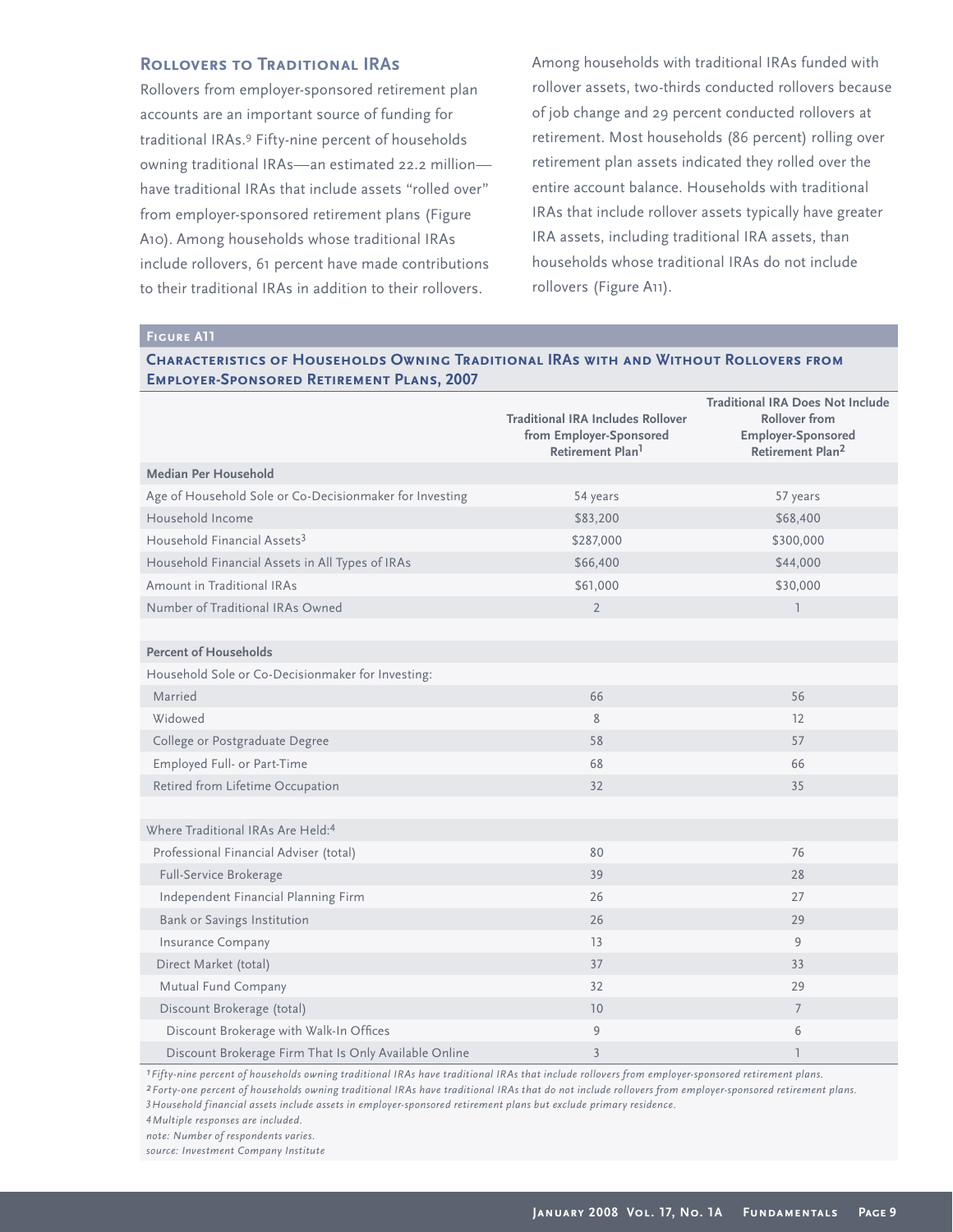# **Roth IRAs Funded by Conversions from Traditional IRAs**

Although conversions of traditional IRAs to Roth IRAs are allowed, only 24 percent of Roth IRA households an estimated 4.2 million—have Roth IRAs that include assets converted from traditional IRAs. Forty-two percent of these households initially opened Roth

IRAs in 1998, the first year Roth IRAs were available (Figure A12). Households with conversions in their Roth IRAs have median total Roth IRA assets of \$28,900, compared with a median of \$10,000 among households with Roth IRAs that do not include assets converted from traditional IRAs.

## **Figure A12**

| <b>CHARACTERISTICS OF HOUSEHOLDS OWNING ROTH IRAS, BY SOURCE OF FUNDING OF ROTH IRA, 2007</b> |  |
|-----------------------------------------------------------------------------------------------|--|
|-----------------------------------------------------------------------------------------------|--|

|                                                         | Roth IRA Was Funded<br>by a Conversion from a<br>Traditional IRA <sup>1</sup> | Roth IRA Was Not Funded<br>by a Conversion from a<br>Traditional IRA <sup>2</sup> |
|---------------------------------------------------------|-------------------------------------------------------------------------------|-----------------------------------------------------------------------------------|
| Median Per Household                                    |                                                                               |                                                                                   |
| Age of Household Sole or Co-Decisionmaker for Investing | 50 years                                                                      | 51 years                                                                          |
| Household Income                                        | \$70,000                                                                      | \$90,000                                                                          |
| Household Financial Assets <sup>3</sup>                 | \$293,200                                                                     | \$300,000                                                                         |
| Household Financial Assets in All Types of IRAs         | \$81,600                                                                      | \$45,100                                                                          |
| Amount in Roth IRAs                                     | \$28,900                                                                      | \$10,000                                                                          |
| Number of Roth IRAs Owned                               | $\overline{2}$                                                                | $\mathbb{I}$                                                                      |
|                                                         |                                                                               |                                                                                   |
| <b>Percent of Households</b>                            |                                                                               |                                                                                   |
| Household Sole or Co-Decisionmaker for Investing:       |                                                                               |                                                                                   |
| Married                                                 | 64                                                                            | 73                                                                                |
| Widowed                                                 | 6                                                                             | ı.                                                                                |
| College or Postgraduate Degree                          | 60                                                                            | 68                                                                                |
| Employed Full- or Part-Time                             | 77                                                                            | 83                                                                                |
| Retired from Lifetime Occupation                        | 21                                                                            | 20                                                                                |
|                                                         |                                                                               |                                                                                   |
| Year First Roth IRA Was Opened:                         |                                                                               |                                                                                   |
| 1998                                                    | 42                                                                            | 30                                                                                |
| 1999 Through 2000                                       | 33                                                                            | 21                                                                                |
| 2001 Through 2002                                       | 13                                                                            | 15                                                                                |
| 2003 Through 2004                                       | $7\overline{ }$                                                               | 17                                                                                |
| 2005 Through May 2007                                   | 5                                                                             | 17                                                                                |
| Contributed to a Roth IRA in Tax-Year 2006              | 48                                                                            | 44                                                                                |

*1Twenty-four percent of households owning Roth IRAs have Roth IRAs funded by conversions from traditional IRAs. The sample size is small. 2Seventy-six percent of households owning Roth IRAs have Roth IRAs that are not funded by conversions from traditional IRAs.*

*3Household financial assets include assets in employer-sponsored retirement plans but exclude primary residence.*

*note: Number of respondents varies.*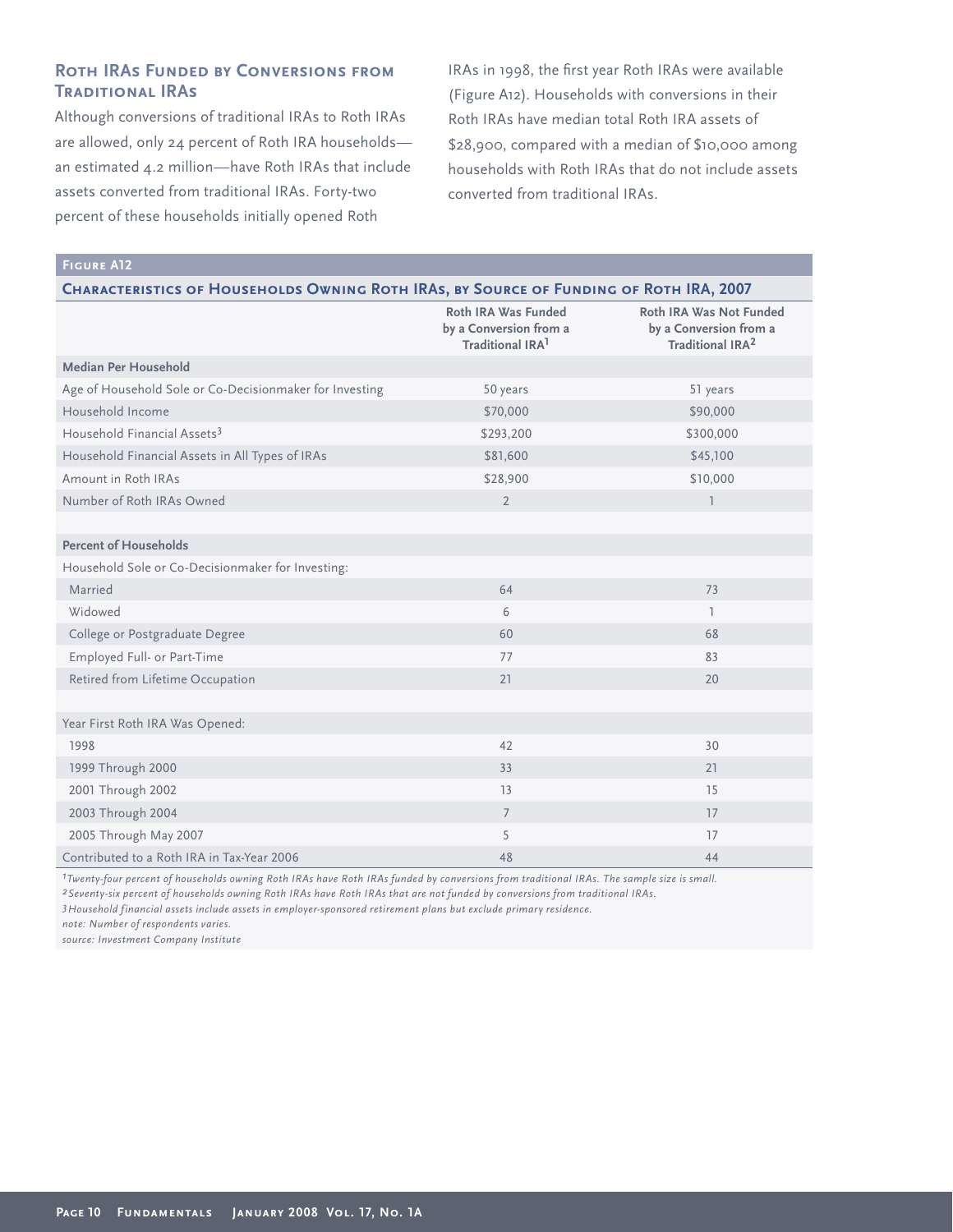# **Demographic Characteristics of IRA Owners**

Saving activity tends to increase with age, educational attainment, and household income, and married people tend to save more than single persons.<sup>10</sup> Households that own IRAs typically have greater

financial assets and higher incomes than households without IRAs (Figure A13). In addition, the financial decisionmakers in households with IRAs generally are older and more likely to be married, employed, and have college or postgraduate degrees.

**Figure A13**

#### **Characteristics of U.S. Households Owning IRAs, 2007**

|                                                                                                     |                                                                         | <b>Type of IRA Owned</b>         |                    |                                                      |
|-----------------------------------------------------------------------------------------------------|-------------------------------------------------------------------------|----------------------------------|--------------------|------------------------------------------------------|
|                                                                                                     | Households<br>Owning<br><b>Traditional or</b><br>Roth IRAs <sup>1</sup> | <b>Traditional</b><br><b>IRA</b> | Roth<br><b>IRA</b> | Households<br><b>Not Owning</b><br>IRAs <sup>2</sup> |
| Median Per Household                                                                                |                                                                         |                                  |                    |                                                      |
| Age of Household Sole or Co-Decisionmaker for Investing                                             | 54 years                                                                | 56 years                         | 50 years           | 46 years                                             |
| Household Income                                                                                    | \$80,000                                                                | \$78,000                         | \$87,500           | \$34,000                                             |
| Household Financial Assets <sup>3</sup>                                                             | \$250,000                                                               | \$300,000                        | \$300,000          | \$40,000                                             |
| Household Financial Assets in All Types of IRAs                                                     | \$50,000                                                                | \$50,700                         | \$50,100           | N/A                                                  |
| Share of Household Financial Assets in Type of IRA Indicated                                        | 27%                                                                     | 27%                              | 6%                 | N/A                                                  |
|                                                                                                     |                                                                         |                                  |                    |                                                      |
| <b>Percent of Households</b>                                                                        |                                                                         |                                  |                    |                                                      |
| Household Sole or Co-Decisionmaker for Investing:                                                   |                                                                         |                                  |                    |                                                      |
| Married                                                                                             | 62                                                                      | 61                               | 71                 | 44                                                   |
| College or Postgraduate Degree                                                                      | 58                                                                      | 57                               | 66                 | 19                                                   |
| Employed Full- or Part-Time                                                                         | 70                                                                      | 67                               | 82                 | 57                                                   |
| Self-Employed <sup>4</sup>                                                                          | 17                                                                      | 17                               | 21                 | N/A                                                  |
| Retired from Lifetime Occupation                                                                    | 30                                                                      | 34                               | 19                 | 28                                                   |
| Household Has Defined Contribution Account or Defined<br>Benefit Plan Coverage (total) <sup>5</sup> | 80                                                                      | 79                               | 87                 | 51                                                   |
| Defined Contribution Retirement Plan Account                                                        | 70                                                                      | 69                               | 80                 | 42                                                   |
| Defined Benefit Plan Coverage                                                                       | 47                                                                      | 47                               | 50                 | 22                                                   |
|                                                                                                     |                                                                         |                                  |                    |                                                      |
| Types of IRAs Owned:5,6                                                                             |                                                                         |                                  |                    |                                                      |
| <b>Traditional IRA</b>                                                                              | 87                                                                      | 100                              | 68                 | N/A                                                  |
| Roth IRA                                                                                            | 40                                                                      | 31                               | 100                | N/A                                                  |
| Employer-Sponsored IRA7                                                                             | 15                                                                      | 15                               | 16                 | N/A                                                  |

*N/A = not applicable or not asked* 

*1Households owning IRAs include households that own Traditional or Roth IRAs. Households owning only employer-sponsored IRAs are not included. 2Households not owning IRAs exclude households with traditional, Roth, or employor-sponsored IRAs.*

*3Household financial assets include assets in employer-sponsored defined contribution retirement plans but exclude primary residence.*

*4Self-employed is reported as a percentage of household primary or co-decisionmakers who are employed.*

*5Multiple responses are included.* 

*6Data are from ICI's 2007 Mutual Fund Shareholder Tracking Survey.*

*7Employer-sponsored IRAs include SEP IRAs, SAR-SEP IRAs, and SIMPLE IRAs. Among households owning employer-sponsored IRAs, 63 percent have traditional IRAs and 31 percent have Roth IRAs.* 

*note: Number of respondents varies. Data for households owning IRAs are from ICI's May 2007 IRA Owners Survey.*

*Data for households not owning IRAs are from ICI's Annual Mutual Fund Shareholder Tracking Survey.*

*source: Investment Company Institute (2007 Mutual Fund Shareholder Tracking Survey and 2007 IRA Owners Survey)*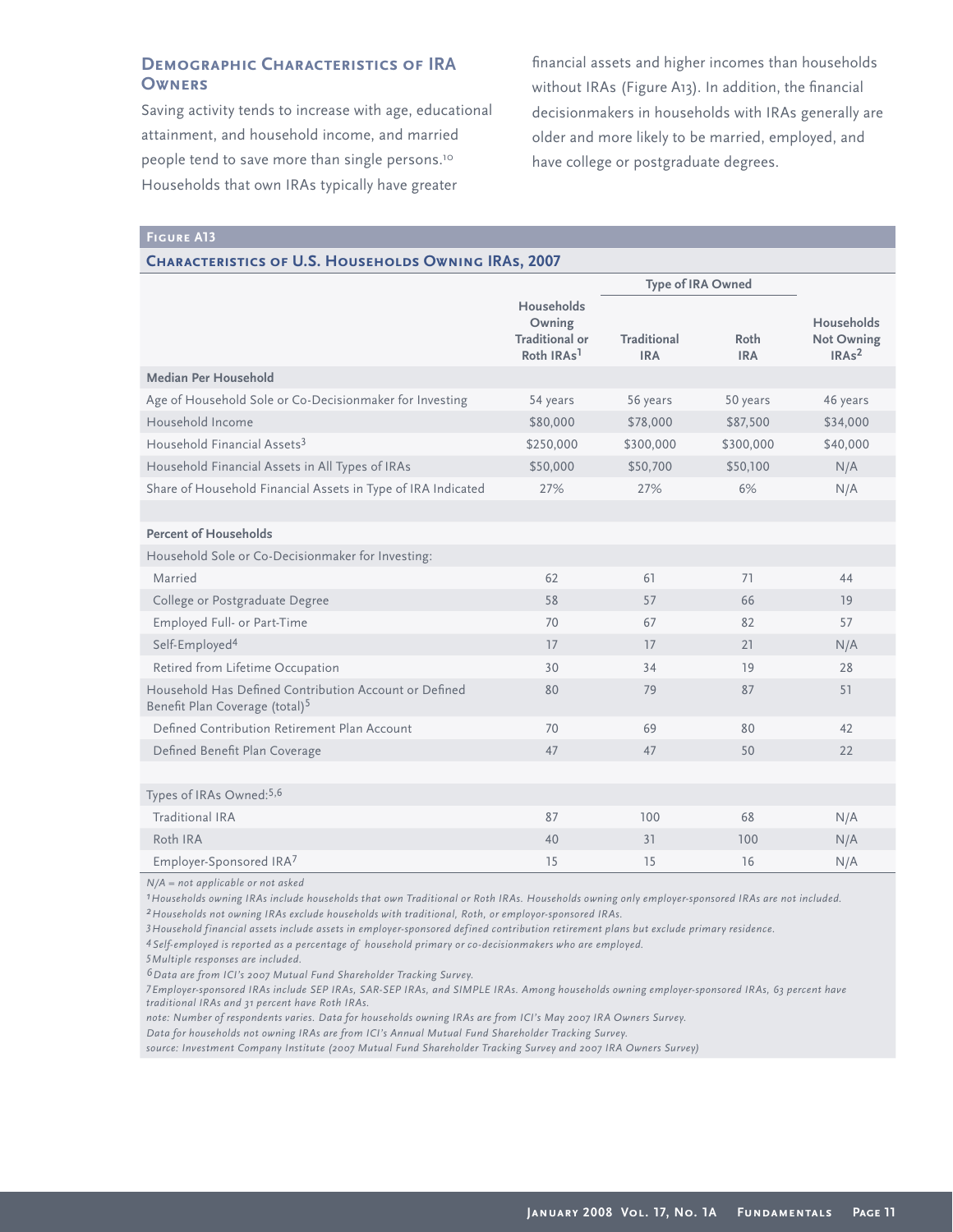*Traditional IRAs.* Nearly 38 million U.S. households, or about one-third, own traditional IRAs in 2007 (Figure A1). The financial decisionmakers of households with traditional IRAs tend to be older; about one-third are retired from their lifetime occupations (Figure A13). Nearly 70 percent of households with traditional IRAs also have defined contribution plan accounts. Thirty-one percent of households with traditional IRAs also own Roth IRAs and 15 percent also own employer-sponsored IRAs.

Households owning traditional IRAs have median assets of \$42,500 in these IRAs, typically held in two accounts (Figure A14). About seven out of 10 traditional IRA-owning households opened their first traditional IRA in 1997 or earlier. Households with traditional IRAs hold them through a wide array of financial institutions, with 78 percent holding traditional IRAs through professional financial advisers and 35 percent holding traditional IRAs directly at mutual fund companies or discount brokers. Households with multiple traditional IRAs tend to hold them at different financial services firms. Among households with multiple traditional IRAs, 43 percent report holding each IRA at a different type of financial services firm (Figure A15). Another 21 percent of households with multiple traditional IRAs report that some of their IRAs are at the same type of financial services firms. The remaining 36 percent indicate that all of their IRAs are at the same type of financial services firm, but this does not necessarily mean that they hold their multiple IRAs at the same firm (merely the same type of firm).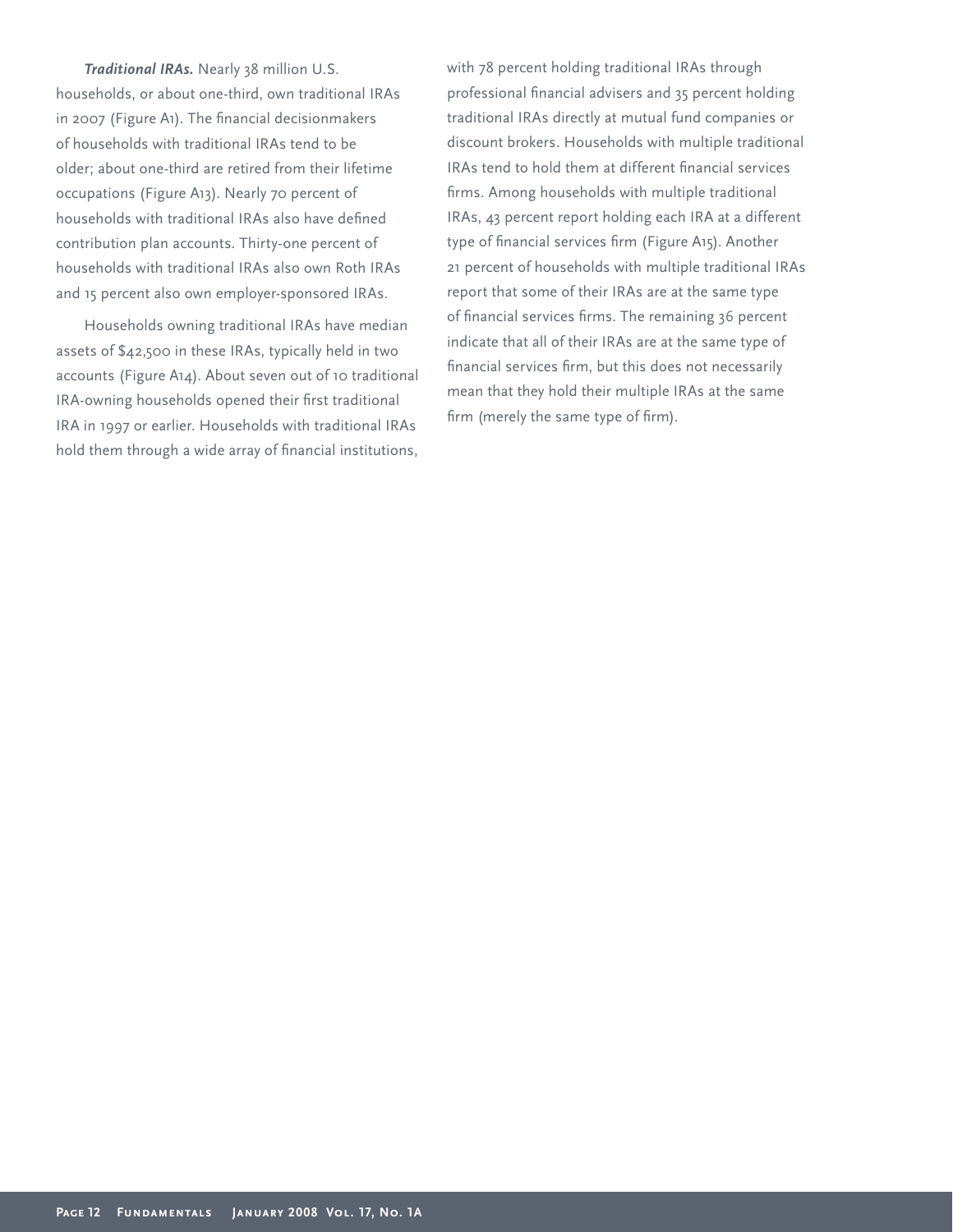| <b>FIGURE A14</b>                                                                                          |                |
|------------------------------------------------------------------------------------------------------------|----------------|
| <b>CHARACTERISTICS OF U.S. HOUSEHOLDS OWNING TRADITIONAL IRAS, 2007</b>                                    |                |
| <b>Median Per Household</b>                                                                                |                |
| Amount in Traditional IRAs                                                                                 | \$42,500       |
| Amount Contributed to Traditional IRAs in Tax-Year 2006 <sup>1</sup>                                       | \$2,900        |
| Number of Traditional IRAs Owned                                                                           | $\overline{2}$ |
|                                                                                                            |                |
| <b>Percent of Households</b>                                                                               |                |
| Traditional IRA Includes Rollover from an Employer-Sponsored Retirement Plan                               | 59             |
| Contributed to a Traditional IRA in Tax-Year 2006                                                          | 28             |
| Deducted a Traditional IRA Contribution in Tax-Year 2006 <sup>2</sup>                                      | 21             |
| Made a Withdrawal from a Traditional IRA in Tax-Year 2006                                                  | 19             |
|                                                                                                            |                |
| Own Traditional IRA: <sup>3</sup>                                                                          |                |
| Respondent                                                                                                 | 89             |
| Spouse                                                                                                     | 45             |
| Dependent Children                                                                                         | 3              |
|                                                                                                            |                |
| Number of Traditional IRAs Owned:                                                                          |                |
| One                                                                                                        | 47             |
| Two                                                                                                        | 31             |
| Three or More                                                                                              | 22             |
|                                                                                                            |                |
| Year First Traditional IRA Was Opened:                                                                     |                |
| 1974 Through 1981                                                                                          | 19             |
| 1982 Through 1986                                                                                          | 18             |
| 1987 Through 1992                                                                                          | 20             |
| 1993 Through 1997                                                                                          | 14             |
| 1998 Through 2001                                                                                          | 15             |
| 2002 Through 2004                                                                                          | $\overline{7}$ |
| 2005 Through May 2007                                                                                      | 7              |
|                                                                                                            |                |
| Where Traditional IRAs Are Held: <sup>3</sup>                                                              |                |
| Professional Financial Adviser (total)                                                                     | 78             |
| Full-Service Brokerage                                                                                     | 34             |
| Independent Financial Planning Firm                                                                        | 26             |
| Bank or Savings Institution                                                                                | 27             |
| Insurance Company                                                                                          | 12             |
| Direct Sources (total)                                                                                     | 35             |
| Mutual Fund Company                                                                                        | 31             |
| Discount Brokerage (total)                                                                                 | 9              |
| Discount Brokerage Firm with Walk-In Offices                                                               | $\overline{7}$ |
| Discount Brokerage Firm That Is Only Available Online                                                      | $\overline{2}$ |
| <sup>1</sup> Figure reports median among households that contributed to traditional IRAs in tax-year 2006. |                |

*2Figure reports percentage among households that contributed to traditional IRA in tax-year 2006.*

*3Multiple responses are included.*

*note: Number of respondents varies.*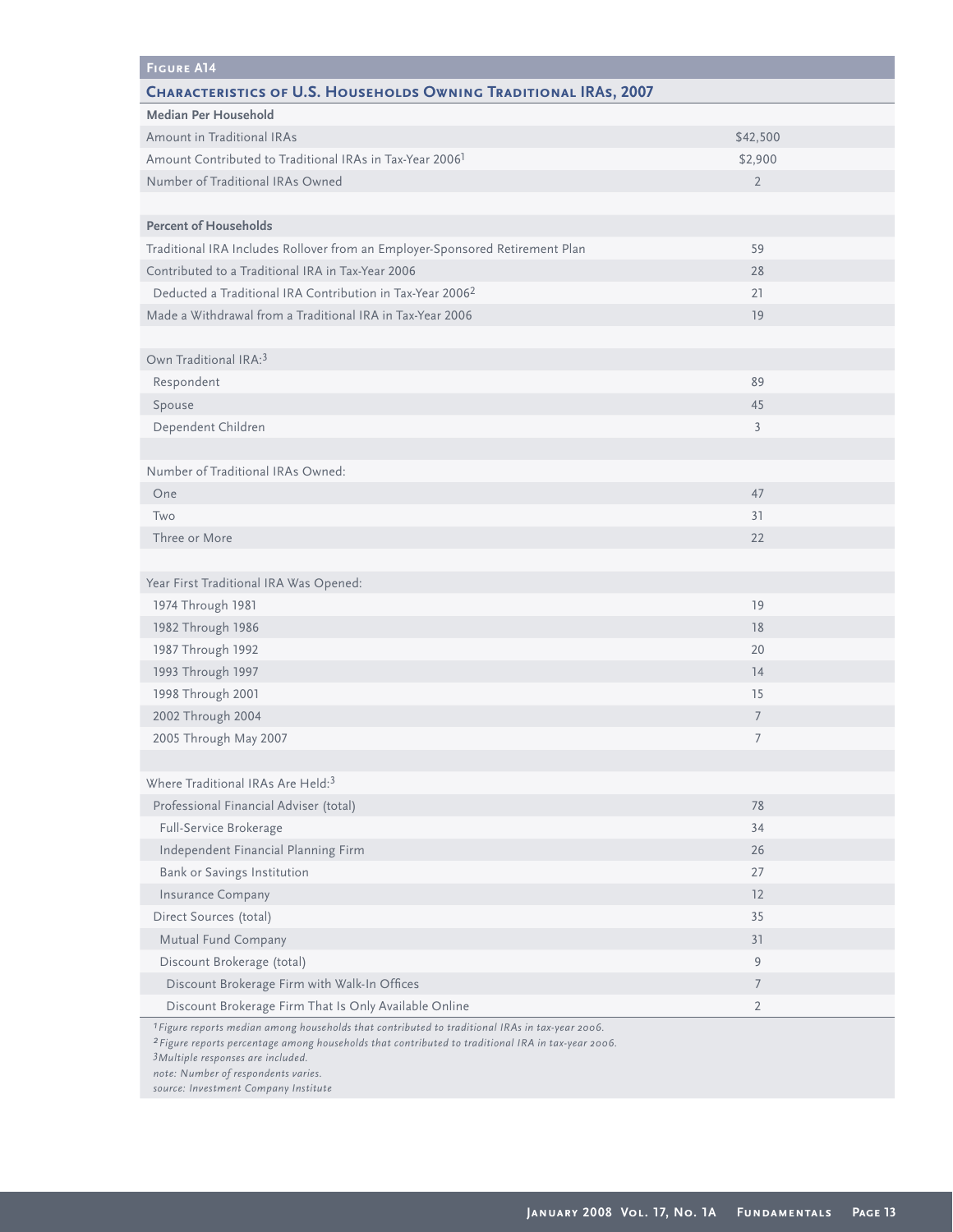*Roth IRAs.* More than 17 million U.S. households, or 14.9 percent, own Roth IRAs in 2007 (Figure A1). The financial decisionmakers of Roth IRA households have a median age of 50 years and are the most likely of all IRA household decisionmakers to have college or postgraduate degrees (Figure A13). Two-thirds of Roth IRA-owning households also own traditional IRAs and 80 percent have defined contribution plan accounts.

Households owning Roth IRAs typically own one Roth IRA account, with a median balance of \$14,500

(Figure A16). One-third of Roth IRA households initially opened their Roth IRAs in 1998, the first year they were offered and the only year in which taxes on conversions could be spread over four years.<sup>11</sup> Another one-quarter opened their Roth IRAs between 1999 and 2000, and the remaining  $42$  percent opened their first Roth IRAs in 2001 or later. Twenty-six percent of households owning Roth IRAs opened a Roth IRA as their first IRA. Roth IRA households most often hold Roth IRAs at mutual fund companies, full-service brokerages, or independent financial planning firms.

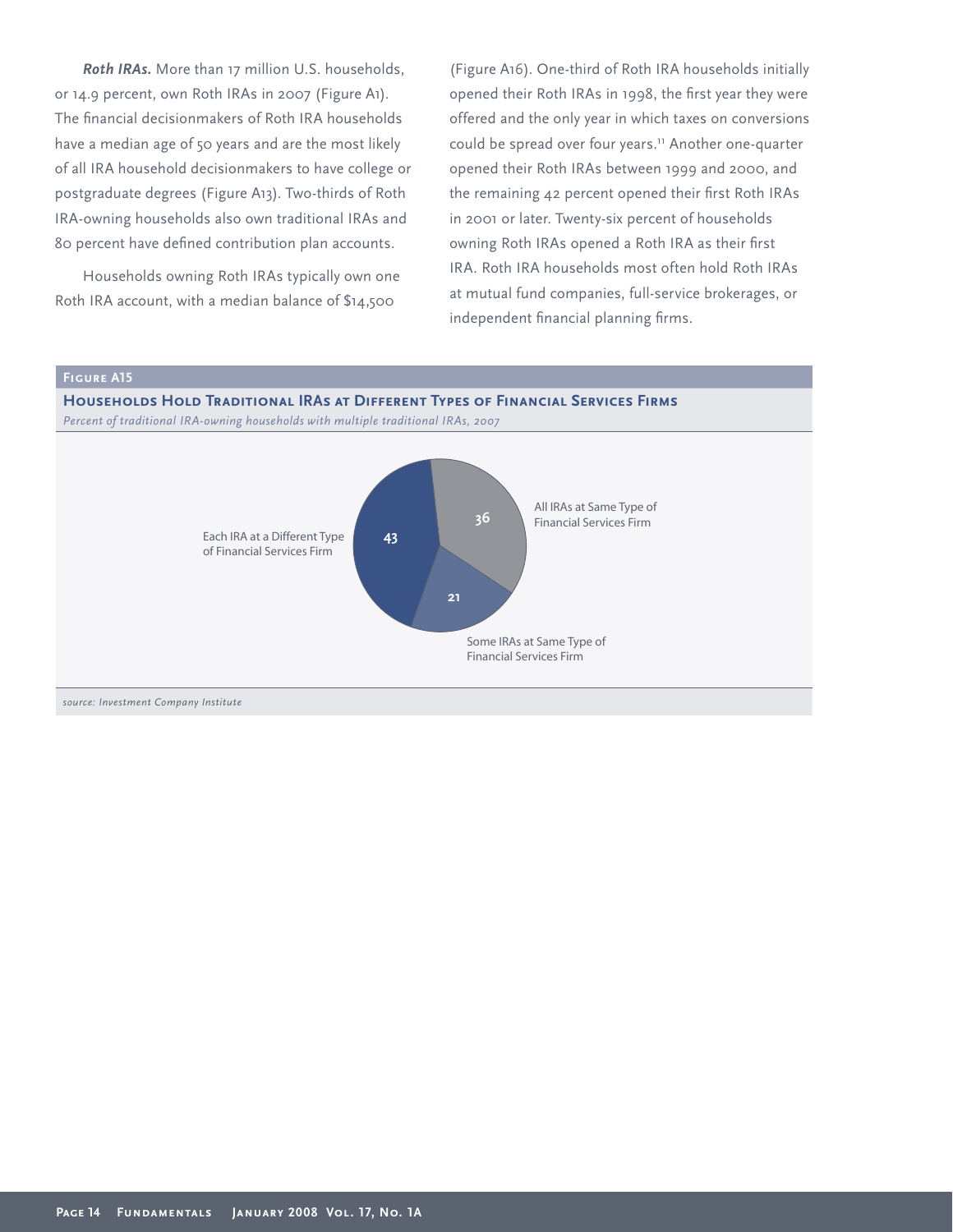| <b>FIGURE A16</b>                                                                                   |                          |
|-----------------------------------------------------------------------------------------------------|--------------------------|
| <b>CHARACTERISTICS OF U.S. HOUSEHOLDS OWNING ROTH IRAS, 2007</b>                                    |                          |
| Median Per Household                                                                                |                          |
| Amount in Roth IRAs                                                                                 | \$14,500                 |
| Amount Contributed to Roth IRAs in Tax-Year 2006 <sup>1</sup>                                       | \$4,000                  |
| Number of Roth IRAs Owned                                                                           | $\overline{\phantom{a}}$ |
|                                                                                                     |                          |
| <b>Percent of Households</b>                                                                        |                          |
| Roth IRA Was First IRA Owned                                                                        | 26                       |
| Roth IRA Was Funded by a Conversion from a Traditional IRA                                          | 24                       |
| Contributed to a Roth IRA in Tax-Year 2006                                                          | 45                       |
| Roth IRA Assets Include Assets Initially from an Employer-Sponsored Retirement Plan                 | 15                       |
| Made a Withdrawal from a Roth IRA in Tax-Year 2006                                                  | $\overline{2}$           |
|                                                                                                     |                          |
| Own Roth IRA:2                                                                                      |                          |
| Respondent                                                                                          | 86                       |
| Spouse                                                                                              | 47                       |
| Dependent Children                                                                                  | 5                        |
|                                                                                                     |                          |
| Number of Roth IRAs Owned:                                                                          |                          |
| One                                                                                                 | 56                       |
| Two                                                                                                 | 35                       |
| Three or More                                                                                       | $\overline{9}$           |
|                                                                                                     |                          |
| Year First Roth IRA Was Opened:                                                                     |                          |
| 1998                                                                                                | 33                       |
| 1999 Through 2000                                                                                   | 25                       |
| 2001 Through 2002                                                                                   | 14                       |
| 2003 Through 2004                                                                                   | 14                       |
| 2005 Through May 2007                                                                               | 14                       |
|                                                                                                     |                          |
| Where Roth IRAs Are Held:2                                                                          |                          |
| Professional Financial Adviser (total)                                                              | 71                       |
| Full-Service Brokerage                                                                              | 31                       |
| Independent Financial Planning Firm                                                                 | 25                       |
| Bank or Savings Institution                                                                         | 17                       |
| Insurance Company                                                                                   | 10                       |
| Direct Sources (total)                                                                              | 38                       |
| Mutual Fund Company                                                                                 | 32                       |
| Discount Brokerage (total)                                                                          | 9                        |
| Discount Brokerage Firm with Walk-In Offices                                                        | 8                        |
| Discount Brokerage Firm That Is Only Available Online                                               | $\overline{2}$           |
| <sup>1</sup> Figure reports median among households that contributed to Roth IRAs in tax-year 2006. |                          |

*2Multiple responses are included.*

*note: Number of respondents varies.*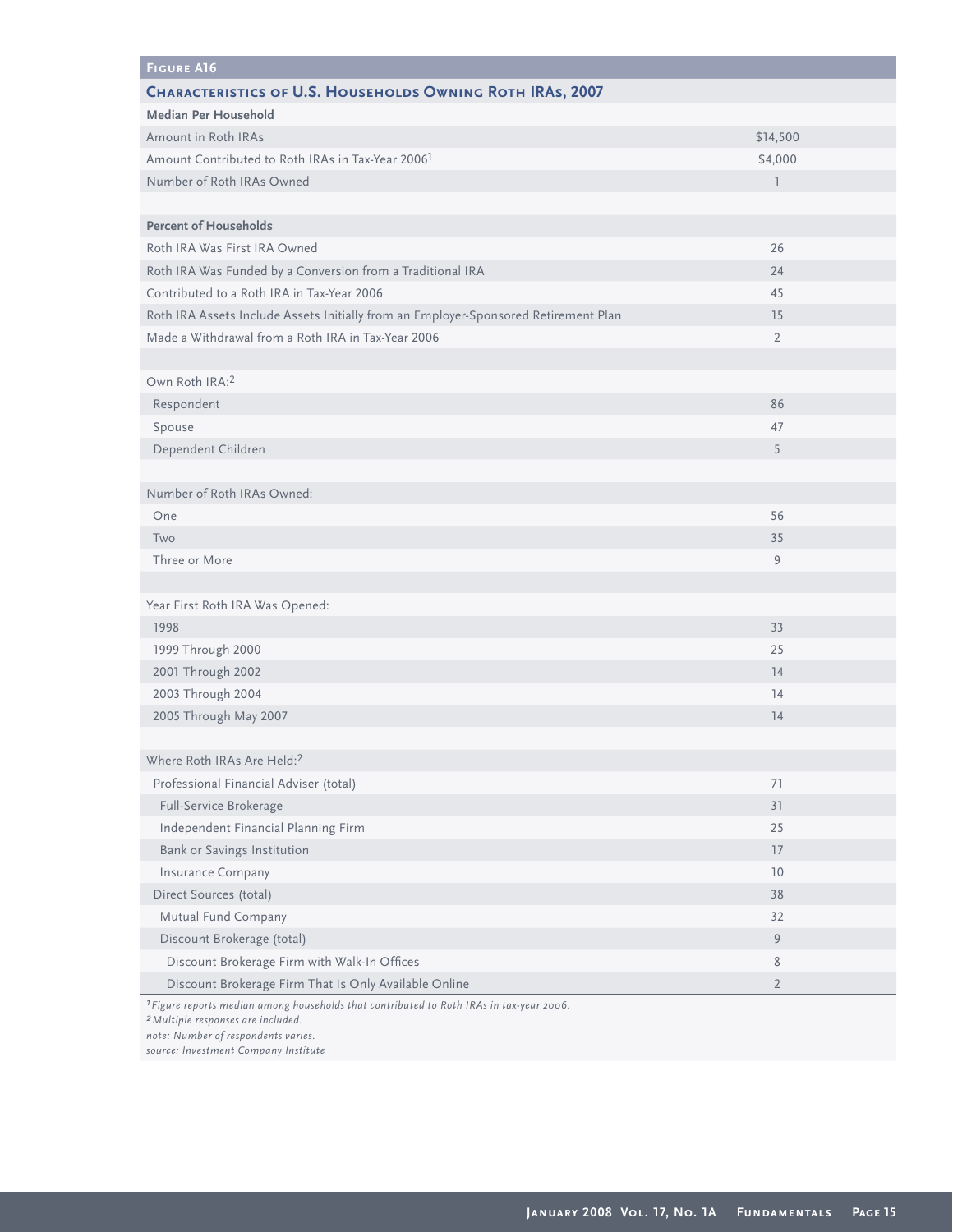# **IRA WITHDRAWALS MOSTLY MADE BY OLDER Owners**

Households making IRA withdrawals in tax-year 2006 tend to be older and retired. The median age of the household decisionmaker surveyed among households taking withdrawals is 71 years, compared with 53 years

among households not taking distributions (Figure A17). Seventy-two percent of households taking withdrawals are retired. The most commonly cited reason for taking withdrawals in tax-year 2006 is to meet required minimum distributions.

**Figure A17**

#### **Most Traditional IRA Withdrawals Are Made to Meet Required Minimum Distributions**

*Characteristics of U.S. households owning traditional IRAs, by withdrawal status in tax-year 2006*

|                                                         | Made a Withdrawal<br>from a Traditional IRA<br>in Tax-Year 2006 <sup>1</sup> | Did Not Make a Withdrawal<br>from a Traditional IRA<br>in Tax-Year 2006 <sup>2</sup> |  |
|---------------------------------------------------------|------------------------------------------------------------------------------|--------------------------------------------------------------------------------------|--|
| Median Per Household                                    |                                                                              |                                                                                      |  |
| Age of Household Sole or Co-Decisionmaker for Investing | 71 years                                                                     | 53 years                                                                             |  |
| Household Income                                        | \$60,000                                                                     | \$80,300                                                                             |  |
| Household Financial Assets <sup>3</sup>                 | \$316,100                                                                    | \$250,000                                                                            |  |
| Household Financial Assets in All Types of IRAs         | \$129,100                                                                    | \$50,000                                                                             |  |
|                                                         |                                                                              |                                                                                      |  |
| <b>Percent of Households</b>                            |                                                                              |                                                                                      |  |
| Household Sole or Co-Decisionmaker for Investing:       |                                                                              |                                                                                      |  |
| Married                                                 | 52                                                                           | 63                                                                                   |  |
| Widowed                                                 | 27                                                                           | 6                                                                                    |  |
| Employed                                                | 27                                                                           | 75                                                                                   |  |
| Retired from Lifetime Occupation                        | 72                                                                           | 25                                                                                   |  |
|                                                         |                                                                              |                                                                                      |  |
| Reasons for Withdrawal(s):4                             |                                                                              |                                                                                      |  |
| Take a Required Minimum Distribution                    | 62                                                                           | N/A                                                                                  |  |
| Pay Bills or Other Living Expenses                      | 32                                                                           | N/A                                                                                  |  |
| Pay for Travel                                          | 9                                                                            | N/A                                                                                  |  |
| Pay for an Unexpected Medical Illness                   | 9                                                                            | N/A                                                                                  |  |
| Make a Large Purchase                                   | $\overline{7}$                                                               | N/A                                                                                  |  |
| Purchase Investments Outside of an IRA                  | 8                                                                            | N/A                                                                                  |  |
| Other Reason                                            | 13                                                                           | N/A                                                                                  |  |

*N/A = not applicable*

*1Nineteen percent of households owning traditional IRAs withdrew money from them in tax-year 2006. The sample size is small.*

*2Eighty-one percent of households owning traditional IRAs did not withdraw money from them in tax-year 2006.*

*3Household financial assets include assets in employer-sponsored retirement plans but exclude primary residence.*

*4Multiple responses are included.*

*note: Number of respondents varies.*